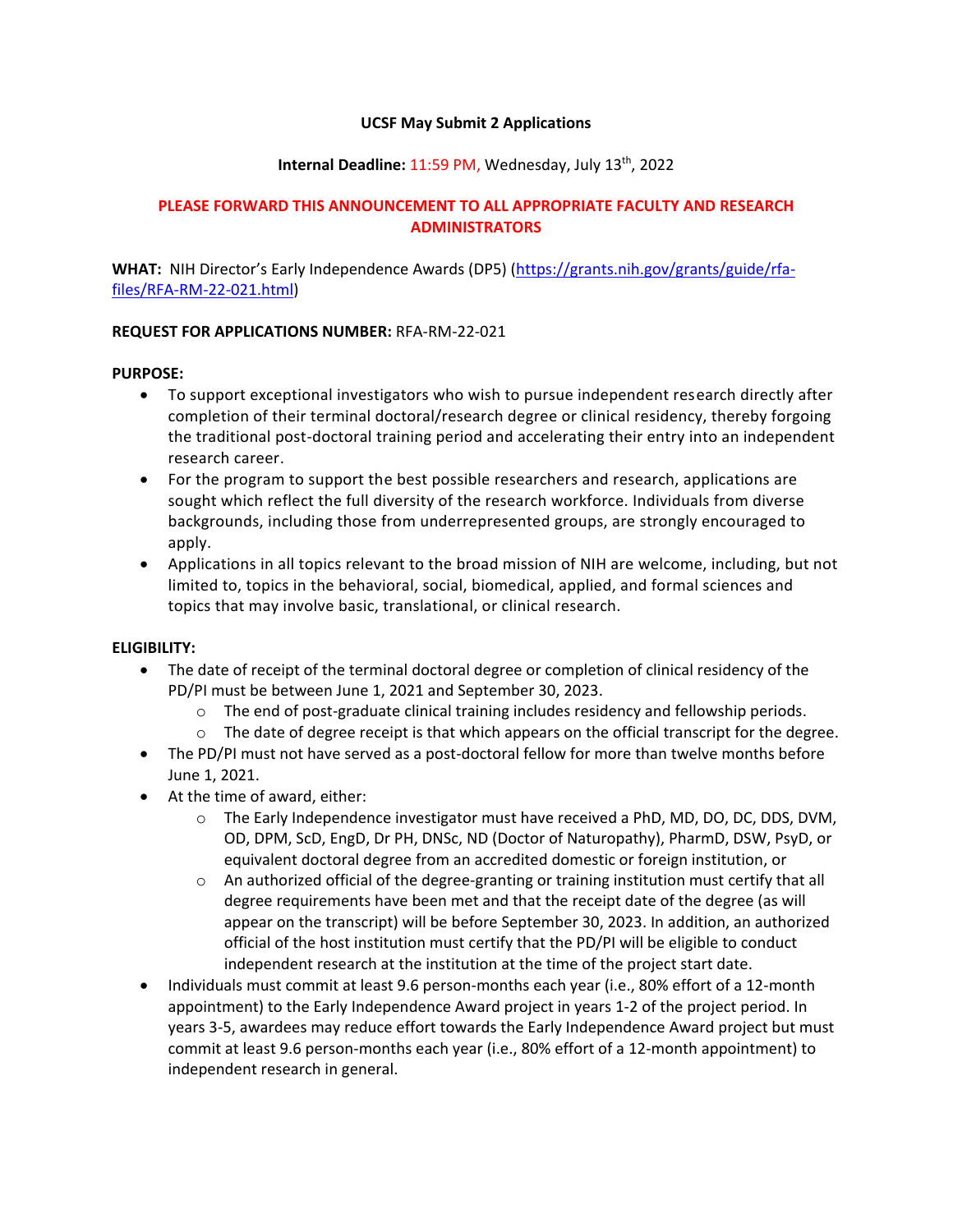- Individuals are eligible only if they do not have research independence at the time of application submission, although they may become functionally independent prior to time of award. Lack of research independence is defined functionally rather than by position title. Eligible individuals must have all the following characteristics:
	- $\circ$  The PD/PI's current research agenda is set through concurrence with mentors.
	- o The PD/PI's research is funded primarily through support to other investigators (mentored fellowships such as NIH F31 or F32 Fellowships or NSF Graduate Research Fellowships do not preclude eligibility).
	- $\circ$  The PD/PI does not have any space assigned directly by the institution for the conduct of his/her research.
	- $\circ$  The PD/PI, according to institutional policy, cannot apply for an NIH R01 grant without special waiver or exemption from the institution.
- **Please be aware that applicants must have a commitment for an independent position at UCSF to be considered, and the nature of that commitment must be specified.** Please include appointment details on the pre-proposal cover sheet.

# **BUDGET AND PROJECT PERIOD:**

- Award Budget: up to \$250,000 direct costs per year
	- $\circ$  UCSF indirect cost policy will apply except for non-federal entities.
- Project Period: up to 5 years

# **NUMBER OF APPLICATIONS UCSF MAY SUBMIT:** 2

## **DUE DATES:**

- **•** Internal:  $11:59 \text{ PM}$ , Wednesday, July  $13^{\text{th}}$ , 2022
- PIs submit directly to the LSP; RMS does not get involved unless and until you are nominated.
- Sponsor: Friday, September 2<sup>nd</sup>, 2022

# **Submit the following in ONE PDF file by 11:59 PM, July 13 th , to: [limitedsubmissions@ucsf.edu](mailto:limitedsubmissions@ucsf.edu)**

- 1. Limited Submission Pre-proposal Cover Sheet with signatures (form attached to email)
- 2. Project Summary (2-pg. max., including references) addressing the following:
	- a. Evidence of exceptional scientific creativity and productivity
	- b. A research plan in a scientific area relevant to the NIH mission for which the investigator has demonstrated expertise
- 3. NIH Bio-sketch (5-pg. max., including publications) [\(https://grants.nih.gov/grants/forms/biosketch-blankformat\\_exp%2002-28-2023.docx\)](https://grants.nih.gov/grants/forms/biosketch-blankformat_exp%2002-28-2023.docx)
- 4. **Separately** email **three** letters of recommendation **directly from** current and previous scientific mentors to: [limitedsubmissions@ucsf.edu](file:///C:/Documents%20and%20Settings/gfisher/Desktop/limitedsubmissions@ucsf.edu) (subject line should read, "Early Ind. Award Rec.
	- for  $\qquad$  "). Recommendations should offer a detailed assessment of:
		- a. The prospects for a successful early transition to research independence
		- b. Achievements as a graduate student/trainee
		- c. The potential for future scientific contributions

*The LSP is a selection process, not an award process. As the LSP is under significant time constraints, all reviewer feedback is optional. We encourage you to seek other avenues for proposal feedback.*